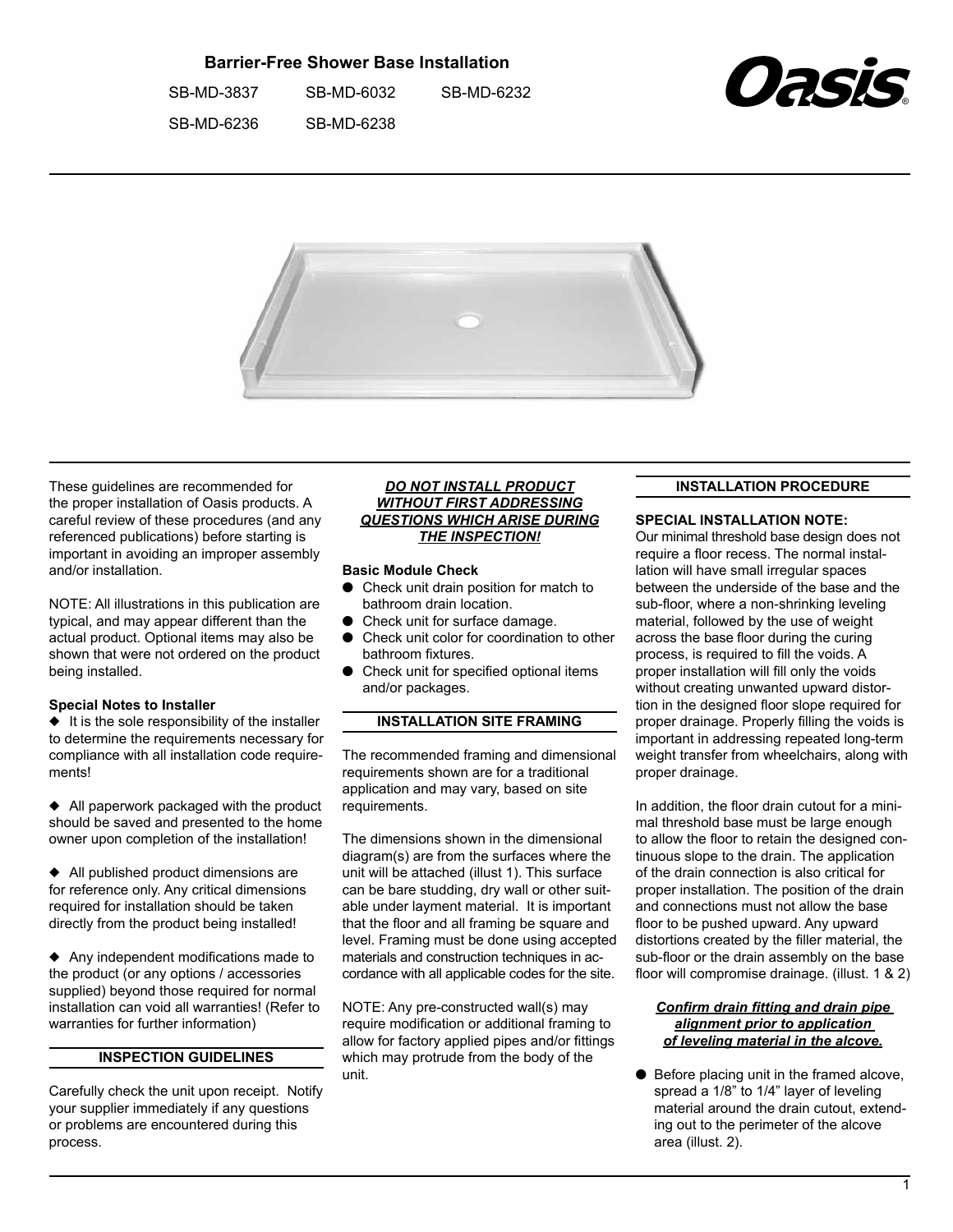#### **Illustration 1 - Center Drain, Unit Dimension & Alcove Framing Guidelines (dimensional tolerance +0 / -3/8")**



- $\bullet$  Install the drain fitting to the drain opening of the unit.
- $\bullet$  Position the unit directly on the leveling material checking for proper drain fitting and drain pipe alignment (illust. 3).
- $\bullet$  Confirm the threshold and floor mounting flange are resting flush on the floor.
- Confirm the unit is level along each side and across each end (illust. 4).

### *WARNING! THE INSIDE UNIT SURFACE SHOULD BE CLEAR OF ALL LOOSE DEBRIS AND THE SURFACE PROTECTED BEFORE STEPPING INSIDE.*

Drill a 1/8" hole through the nailing flange at each framing member approximately every 8-inches. Secure the unit in place

across the back wall first, followed by the ends, then along the front vertical flanges using 1-1/4" long nails or other appropriate fasteners (illust. 5 & 6). Finish by attaching the floor flange to the room floor. Continually check to make sure the unit remains plumb within the alcove as it is being secured.

NOTE: The use of a shims behind the nail-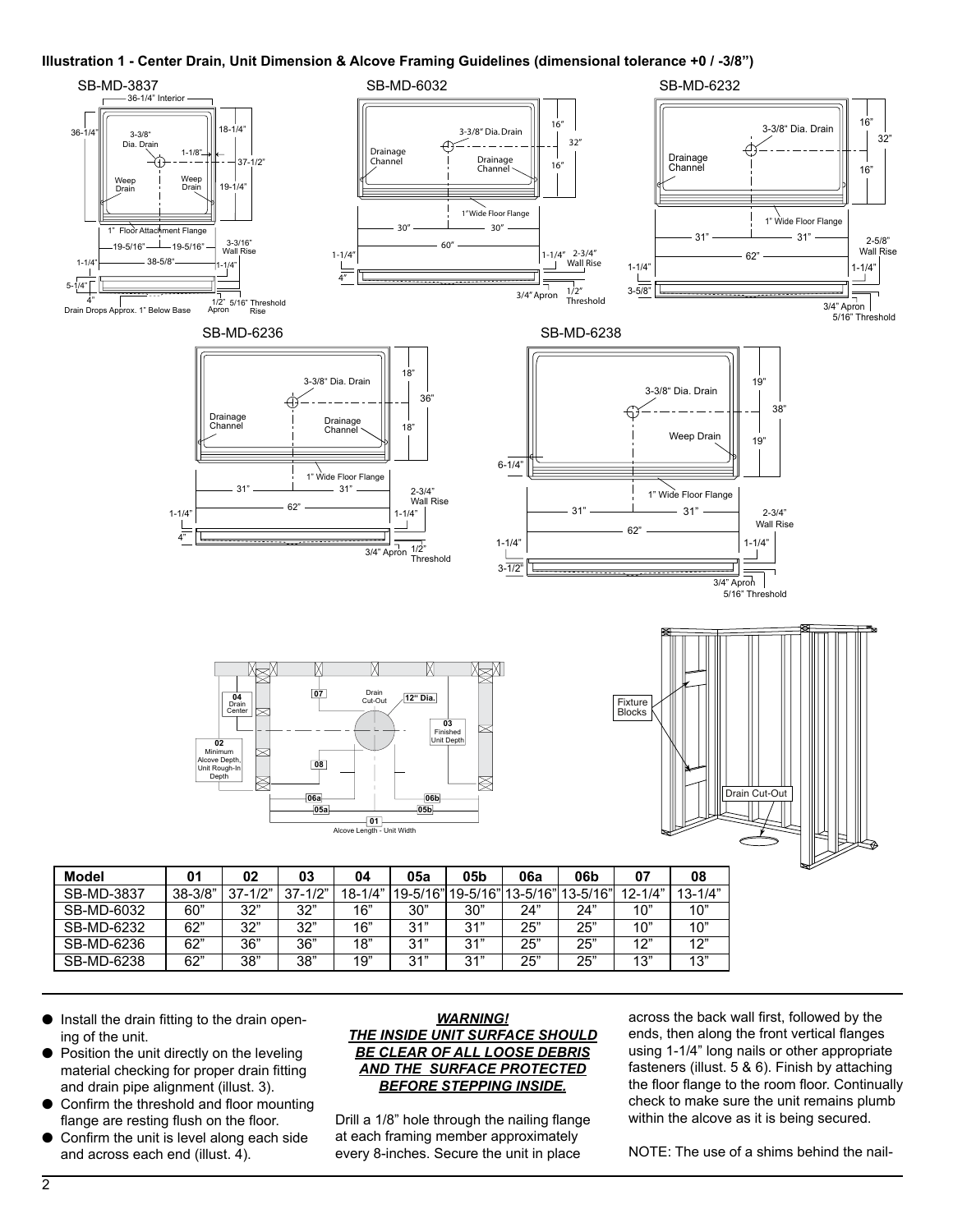

ing flange may be required to ensure the unit remains square.

Usage of a thin shield to protect the unit surface while fastening the mounting flanges to the framing is recommended.

Protect the floor surface of the base and apply weight on top of the drain until leveling material cures. (illust. 7).

## **Water Supply and Drain Connections**

Refer to, and follow, the assembly and installation instructions provided with the supply valves and drain system. Carefully check all connections for leaks.

## **Finishing Guidelines**

Filler strips or filler material may be required over the framing to ensure the under layment mounts flush over the flanges (illust. 8). Depending on your floor surface filler material may also be required for the floor flange to complete a finished look (illust. 9). A water resistant under layment is recommended surrounding the unit. Stop the under layment 1/16 to 1/8-inch from the unit surface, and fill the space with a continuous bead of water resistant sealant (illust. 8 & 9).

NOTE: Oasis recommends a high quality silicone based sealant with a mold and mildew resistant content.

Use care when fastening the under layment near the unit surface to avoid damage. Seal the under layment seams and edges, as required, and install the finish material to specifications.

### **UNIT SURFACE CARE**

*WARNING! NEVER USE ABRASIVE MATERIALS, OR ABRASIVE CLEANERS ON THE UNIT SURFACE!*

*EXTREME CAUTION is urged regarding the use of any cleaner, acid or solvent on the unit surface.*

#### *READ AND FOLLOW PACKAGE INSTRUCTIONS FOR ALL PURCHASED CLEANING PRODUCTS!*

Through routine use, the unit surface can collect residues from soap, bath additives and natural body oils. Additional deposits can also collect from minerals or particles found in the water. After each use, wipe the excess water from the unit.This practice will reduce the buildup of deposits and help maintain the natural unit lustre.

Following a thorough surface cleaning, an application of quality automotive wax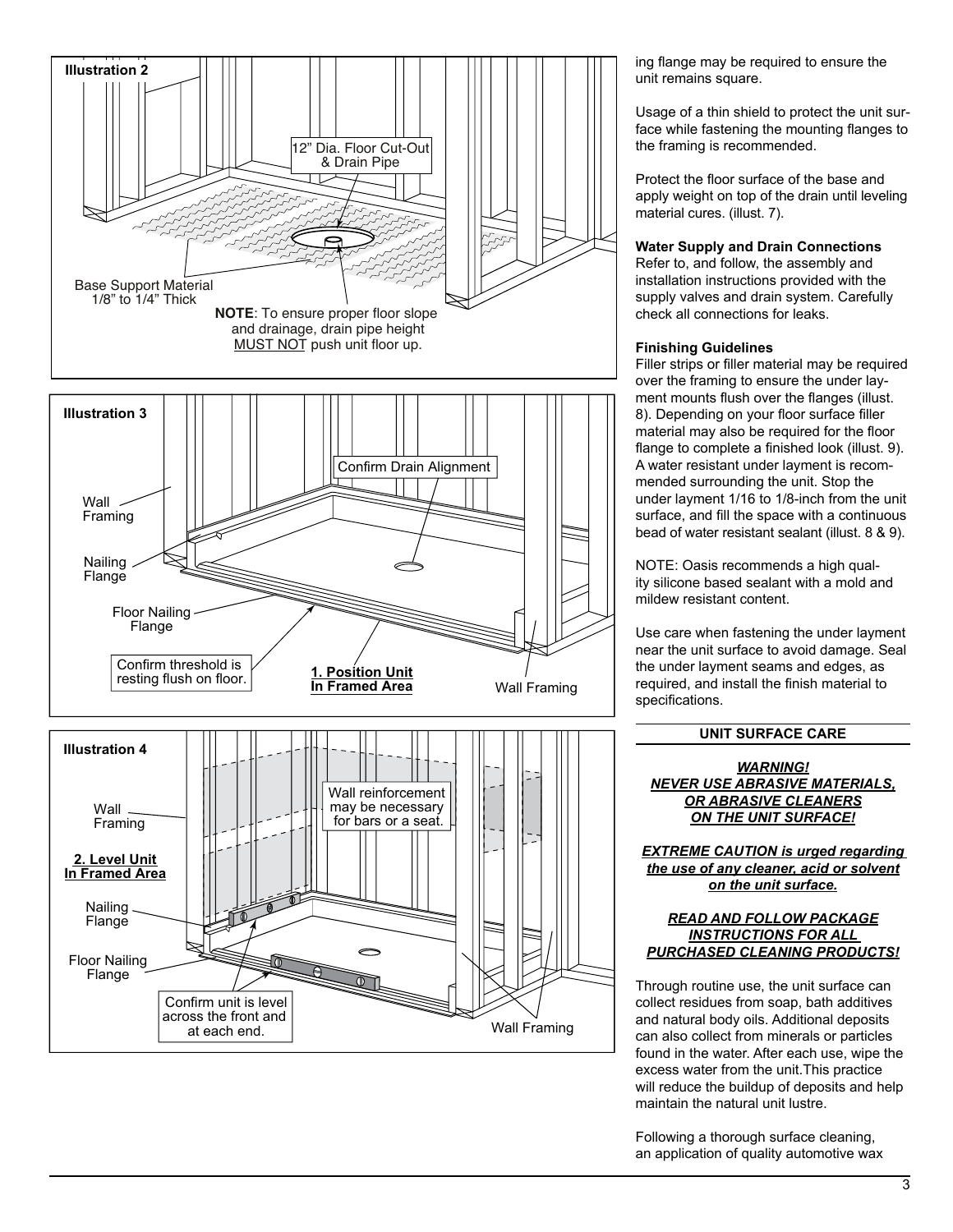will help reduce major accumulations. The actual schedule for cleaning and waxing will depend on unit usage and water quality.

### *WARNING! NEVER APPLY WAX TO THE UNIT FLOOR!*

◆ Routine Cleaning: Mild, non-abrasive cleaner specifically formulated for gelcoat and acrylic surfaces recommended. (Rinse surface thoroughly)

◆ Heavy Soap Deposits: Liquid ammonia household cleaner, applied full strength. (Rinse surface thoroughly)

◆ Stubborn Stains: Liquid household cleaner or hydrogen peroxide applied full strength. Place a saturated clean rag directly on stain and let stand several hours. (Rinse surface thoroughly)

◆ Hard Water Scales: Liquid scale remover or white vinegar, applied full strength. (Rinse surface thoroughly)

◆ Mold/Mildew: Liquid mildew remover or baking soda and water paste. (Apply paste and allow to fizz several minutes.) (Rinse surface thoroughly)

♦ Construction Adhesive: Soften adhesive with a hand held hair dryer and peel off adhesive. (Caution is advised when using any electrical device near water.)

For adhesive residue, apply rubbing alcohol or nail polish remover, full strength. (Rinse surface thoroughly)

*WARNING! BATH MATS AND OTHER ITEMS HELD IN PLACE USING SUCTIONS MUST BE REMOVED FROM THE UNIT SURFACE AFTER EACH USE.*

*OVER AN EXTENDED PERIOD, FAILURE TO REMOVE SUCTION ATTACHED ITEMS WILL DAMAGE THE UNIT SURFACE.*